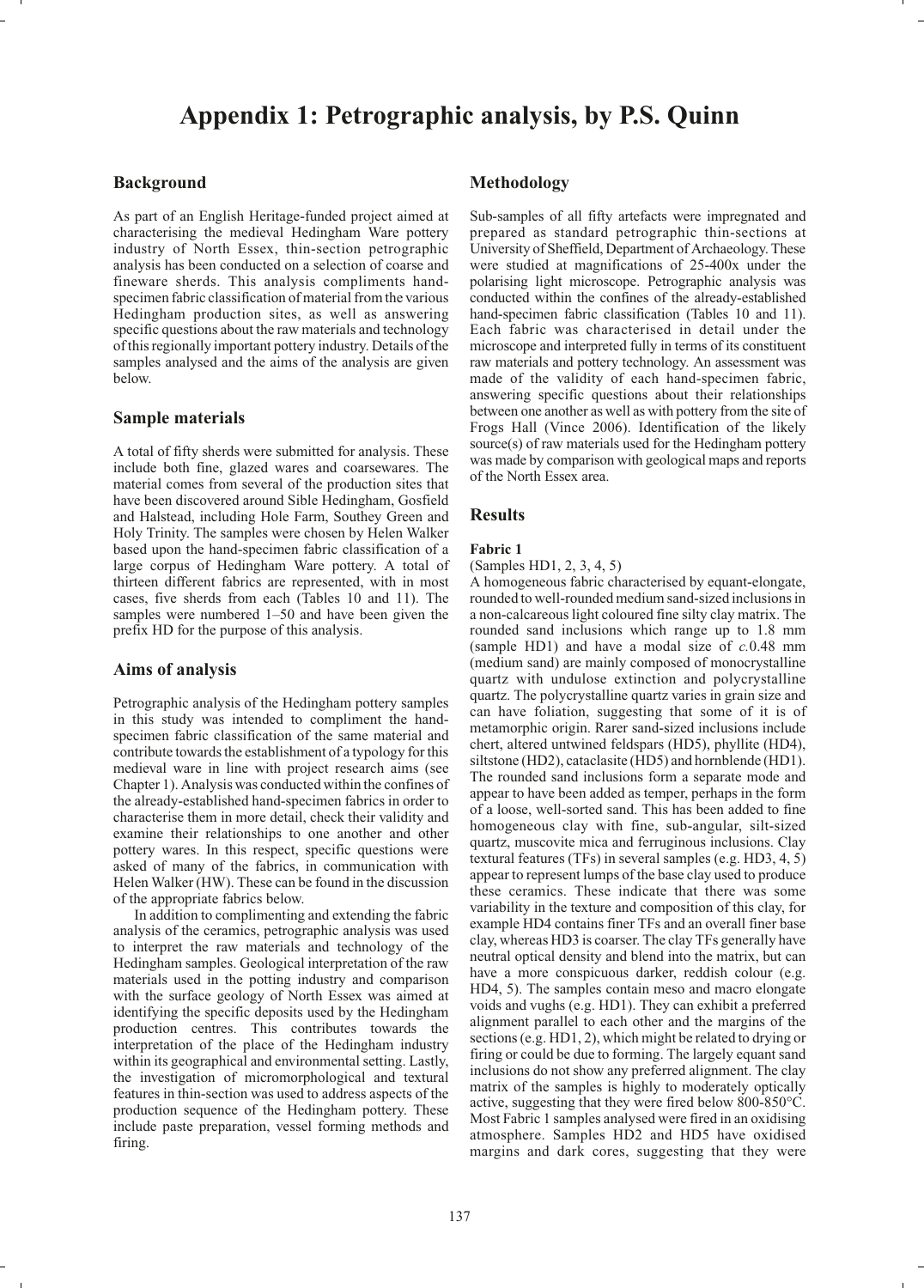incompletely oxidised due to a short firing duration, or were reduced and rapidly cooled in air.

#### **Fabric 6**

# (Sample HD6)

As suspected by HW, this sample is very similar to Fabric 1. It is almost identical in terms of composition and texture to the previous fabric (compare with samples HD2, 3), being composed of rounded medium sand-sized inclusions of quartz and polycrystalline quartz in non-calcareous clay with silt-sized quartz and muscovite mica. Like Fabric 1 it appears to have been made by adding sand temper to fine clay, it has elongate voids that are aligned to the vessel margins and it was fired below 800–850°C in an oxidising atmosphere. One difference between this sample and the Fabric 1 sherds is the absence of clay TFs, but this could be explained by more thorough hydration of the base clay during paste preparation. Two possible relic coil structures can be picked out by the distribution and orientation of the sand inclusions, suggesting that the pot was formed by coiling.

#### **Fabric 2**

### (Samples HD7, 8, 9, 10, 11)

A relatively homogeneous fabric, characterised by the presence of equant to elongate, rounded to well-rounded medium sand-sized inclusions (max 1.12 mm) of monocrystalline quartz with undulose extinction, foliated polycrystalline quartz, altered feldspar, cataclasite (HD9), chert, untwined feldspar (HD10) and possible phyllite (HD10), in a non-calcareous light coloured clay matrix with abundant elongate-equant, silt-sized quartz and muscovite mica and ferruginous inclusions. The bimodal grain-size distribution of the inclusions in the samples suggests that the rounded sand inclusions were added as temper in the form of a well-sorted sand deposit. Evidence for the nature of the base clay can be found in the form of inconspicuous clay TFs in some samples (e.g. HD11), which represent lumps that were not sufficiently hydrated during paste preparation. Elongate voids occur in sample HD9 and especially in HD11, where they are parallel to the vessel margins. Samples HD7 and HD8 do not contain many voids, but seem to have possible relic coils picked out by the orientation of the sand inclusions. The clay matrices of the samples are moderately-highly optically active and therefore suggest a firing temperature below 800-850°C. Most samples were fired in a neutral to reducing atmosphere, with the exception of sample HD7, which has an oxidised margin. Sample HD10 stands out from the other samples in that it has slightly finer sand inclusions. Samples HD7 and HD8 have rather sparse sand inclusion and less voids compared to the other samples in the fabric. The five Fabric 2 samples are compositionally and texturally very similar to the samples in Fabric 1, with the exception that the majority of the Fabric 2 samples are reduction fired, whereas most of the Fabric 1 samples are oxidised. This confirms the suspicion of HW that Fabric 1 is an oxidised version of Fabric 2, or that Fabric 2 is a reduced version of Fabric 1. The same can be said for Fabric 6.

#### **Fabric 3**

(Samples HD12, 13, 14, 15, 16)

The five samples analysed of Fabric 3 are compositionally very similar but can be divided into two groups based upon

their texture. All samples appear to have been made from a similar recipe to Fabric 1, Fabric 6 and Fabric 2 of loose rounded quartz and polycrystalline quartz sand added to fine silty, micaceous non-calcareous clay. Samples HD13, 15 and 16 are compositionally as well as texturally very similar to Fabric 1, Fabric 6 and Fabric 2 and could therefore be placed in the same fabric. Samples HD12 and HD14 differ from the other three in that their sand temper is of a smaller grain size (fine sand). This agrees with the interpretation of HW of Fabric 3 as a finer version of Fabric 2 (at least for these two samples). One fine sand tempered sample (HD10) occurs in Fabric 2 and is very similar to HD12 and HD14. As with Fabrics 1 and 2, unmixed lumps of the base clay occur in some samples (HD13, 15). Several samples (HD12, 13, 14, 15) also exhibit elongate voids with alignment parallel to one another and the vessel margins. The moderate-high optical activity of the matrices of the samples indicates that they were below 800-850°C. Most samples in this fabric were oxidised, although sample HD15 may have been incompletely oxidised due to a short firing duration and sample HD12 may have been reduced and rapidly cooled in air. Possible relic coils, picked out by the distribution and orientation of the sand inclusions occur in all samples, particularly samples HD13, 15 and 16.

#### **Fabric 5**

#### (Samples HD17, 18, 19, 20, 21)

This fabric is characterised by abundant, fine inclusions in a non-calcareous clay matrix. The five samples analysed can be split into two groups. Samples HD17 and HD19 contain very abundant, well-packed, well-sorted, elongate and equant, sub-angular to rounded very fine sand-sized inclusions of quartz, muscovite mica, polycrystalline quartz, plagioclase feldspar, microcline feldspar, untwined feldspar and ferruginous inclusions. These inclusions have a general preferred orientation parallel to the vessel margins in sample HD17. Both samples contain abundant meso-elongate voids that are also aligned parallel to the vessel walls. Samples HD17 and HD19 both have non-calcareous clay matrices that exhibit slight optical activity, indicating that these samples were probably fired at around 800–850°C. Both samples were fired under reducing conditions. Sample HD19 contains some sparse larger (fine-medium quartz) equant, rounded to well-rounded quartz and polycrystalline quartz inclusions that stand out from the finer well-sorted inclusions that dominate this sample. Samples HD18, 20 and 21 are related to samples HD 17 and HD19, but have generally coarser, less well-sorted and less well-packed inclusions (max  $= 0.64$  mm, mode  $=$  fine). They appear to contain less fine muscovite mica and more coarse rounded quartz grains. Due to the wide unimodal grain-size distribution of the inclusions in samples HD18, 20 and 21, it is not possible to determine whether the larger inclusions represent temper added to fine silty/sandy clay, though the roundness of these inclusions may set them apart from the finer more angular inclusions in the ceramics. As with samples HD17 and HD19, the other three samples have meso-elongate voids that are orientated parallel to the vessel margins. The generally moderate activity of the non-calcareous clay matrix in samples HD18, 20 and 21 indicate that the ceramics were fired below 800–850°C. Samples HD18 and HD21 were oxidised, whereas sample HD20 was reduction fired. The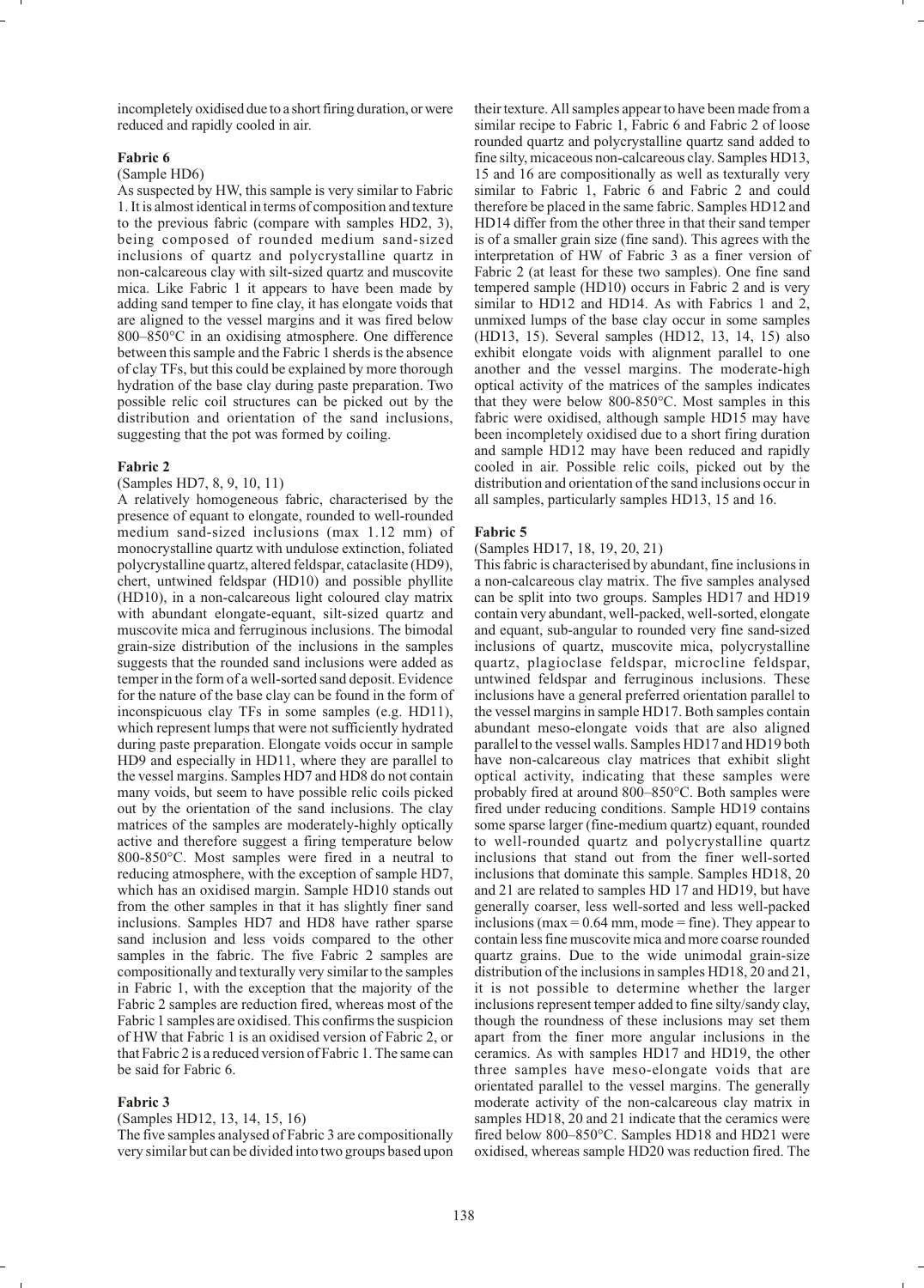samples of Fabric 5 submitted for analysis are easily distinguishable from fineware Fabrics 1, 6, 2 and 3 by their finer, but more inclusion-rich nature. This confirms the suggestion of HW.

## **Sandy orange ware fabric (hedsao)**

# (Samples HD22, 23, 24, 25)

Three of the analysed samples from this fabric are characterised by abundant equant to elongate, wellrounded to sub-angular quartz inclusions in a noncalcareous clay matrix. The inclusions have a wide, unimodal grain-size distribution. However, there is a difference in the roundness, and in some respects the composition, between the larger more rounded sand-sized inclusions of quartz, polycrystalline quartz, chert, plagioclase feldspar, weathered untwined feldspar, fine sandstone, phyllite and cataclasite, and the more angular, finer silt-sized inclusions of quartz, muscovite mica, chert, feldspar, amorphous orange weathered inclusions and biotite. It is possible that the larger, more rounded inclusions represent temper and the finer inclusions were a natural component of the silty base clay to which this was added. A rather inconspicuous textural feature in sample HD25 may represent a poorly mixed fragment of the base clay used for these ceramics. This sample also contains dark red to black iron-rich or organic-rich TFs and inclusions of different sizes. It is not clear whether these are natural or the result of paste preparation. Sample HD25 also contains a single distinctive grey argillaceous inclusion that is rich in angular quartz, feldspar and

muscovite mica. This may also be a lump of dried clay, but its relationship to the mix of the ceramics is not clear. One possibility is that it represents the source of the fine sub-angular inclusions in this fabric, suggesting that the paste of these ceramics was made from three separate components. This cannot be confirmed with certainty without seeing other samples of this fabric. Sample HD24 contains abundant elongate meso- and macro-voids that are aligned parallel to the vessel margins. Sample HD22 contains many macro-vughs that may be due to the thinsection preparation process. Sample HD25 does not contain many voids. Possible relic coils exist in sample HD24. The clay matrices of the analysed samples range from moderately optically active (HD25) to optically inactive (HD22), suggesting that they were fired at or above 800–850°C. Sample HD25 was well oxidised giving it an orange-red colour, whereas sample HD24 was fired in a less oxidising environment. Sample HD22 has an oxidised, red-orange margin, which is sharply contrasted with a grey, reduced or incompletely oxidised core. This may be due to reduction firing, then rapid cooling in air. Sample HD23 differs from the other three samples analysed from this fabric. It has a bimodal grain-size distribution, with a more distinctive sandy temper fraction and a finer base clay. This sample bears closer resemblance to Fabric 2 (e.g. sample HD9) and Fabric 3 (e.g. sample HD13). HW commented that the sandy orange fabric looks close to Fabrics 1–3. Whilst this is true for sample HD22, the other three samples are texturally

| Sample         | Fabric                   | Context                         | Record No. | Description (and illustration No.)                          |
|----------------|--------------------------|---------------------------------|------------|-------------------------------------------------------------|
| 1              | Fabric 1                 | Hole Farm kiln 2 east stokehole | r.11586    | unglazed collared jug rim                                   |
| $\overline{c}$ | Fabric 1                 | Hole Farm Ditch                 | r.11605    | abraded body sherd with traces of yellow glaze and red slip |
| 3              | Fabric 1                 | Hole Farm kiln 2 oven           | r.11888    | small sherd ?from shoulder of jug                           |
| $\overline{4}$ | Fabric 1                 | Hole Farm Ditch                 | r.11707    | jug handle                                                  |
| 5              | Fabric 1                 | Hole Farm Ditch                 | r.11522    | sherd with thumbed applied strip and red pellet             |
| 6              | Fabric 1/6               | Hole Farm Ditch/kiln 2 east     | r.11591    | sherd from shoulder of jug (Fig. 14.3)                      |
| 7              | Fabric 2                 | stokehole                       | r.11588    | abraded sherd with intersecting red slip stripes            |
| 8              | Fabric 2                 | Hole Farm Ditch                 | r.11685    | sherd with brown slip stripe                                |
| 9              | Fabric 2                 | Hole Farm Ditch                 | r.11606    | body sherd with splashes of matt glaze                      |
| 10             | Fabric 2                 | Hole Farm Ditch                 | r.11684    | lower handle attachment with incised decoration             |
| 11             | Fabric 2                 | Hole Farm kiln 2 US             | r.11878    | jug rim                                                     |
| 12             | Fabric 3                 | Hole Farm Ditch                 | r.11693    | red slip stripes and pale greenish glaze                    |
| 13             | Fabric 3                 | Hole Farm non-kiln feature      | r.11983    | sherd with reduced surface and dark greenish glaze          |
| 14             | Fabric 3                 | Hole Farm kiln east stokehole   | r.11590    | sherd with matt glaze and clay adhesion                     |
| 15             | Fabric 3                 | Hole Farm Ditch                 | r.11755    | sherd from shoulder of jug, rilled with pale greenish glaze |
| 16             | Fabric 3                 | Hole Farm Ditch                 | r.11756    | unglazed sherd with brown stripe                            |
| 17             | Fabric 5                 | Hole Farm unstratified          | r.11991    | reduced, abraded sherd with applied strips and pads         |
| 18             | Fabric 5                 | Hole Farm Ditch                 | r.11611    | unglazed abraded base sherd                                 |
| 19             | Fabric 5                 | Hole Farm Ditch                 | r.11760    | reduced sherd with Rouen-style decoration                   |
| 20             | Fabric 5                 | Hole Farm kiln 2 oven           | r.11885    | sherd with intersecting brown stripes                       |
| 21             | Fabric 5                 | Hole Farm US                    | r.11990    | sherd from stamp strip jug                                  |
| 22             | Sandy orange<br>(hedsao) | Starlings Hill Ditch (2)        | r.13175    | pierced jug handle                                          |
| 23             | Sandy orange<br>(hedsao) | Starlings Hill Ditch (1)        | r.13184    | body sherd with greenish glaze and attachment scar          |
| 24             | Sandy orange<br>(hedsao) | Starlings Hill Ditch (2)        | r.13161    | glazed body sherd with faint combing                        |
| 25             | Sandy orange<br>(hedsao) | Starlings Hill Ditch (2)        | r.13167    | lower handle attachment, green-glazed                       |

Table 10 Fineware ceramics from the Hedingham pottery industry submitted for thin-section analysis, with handspecimen fabric classification and other information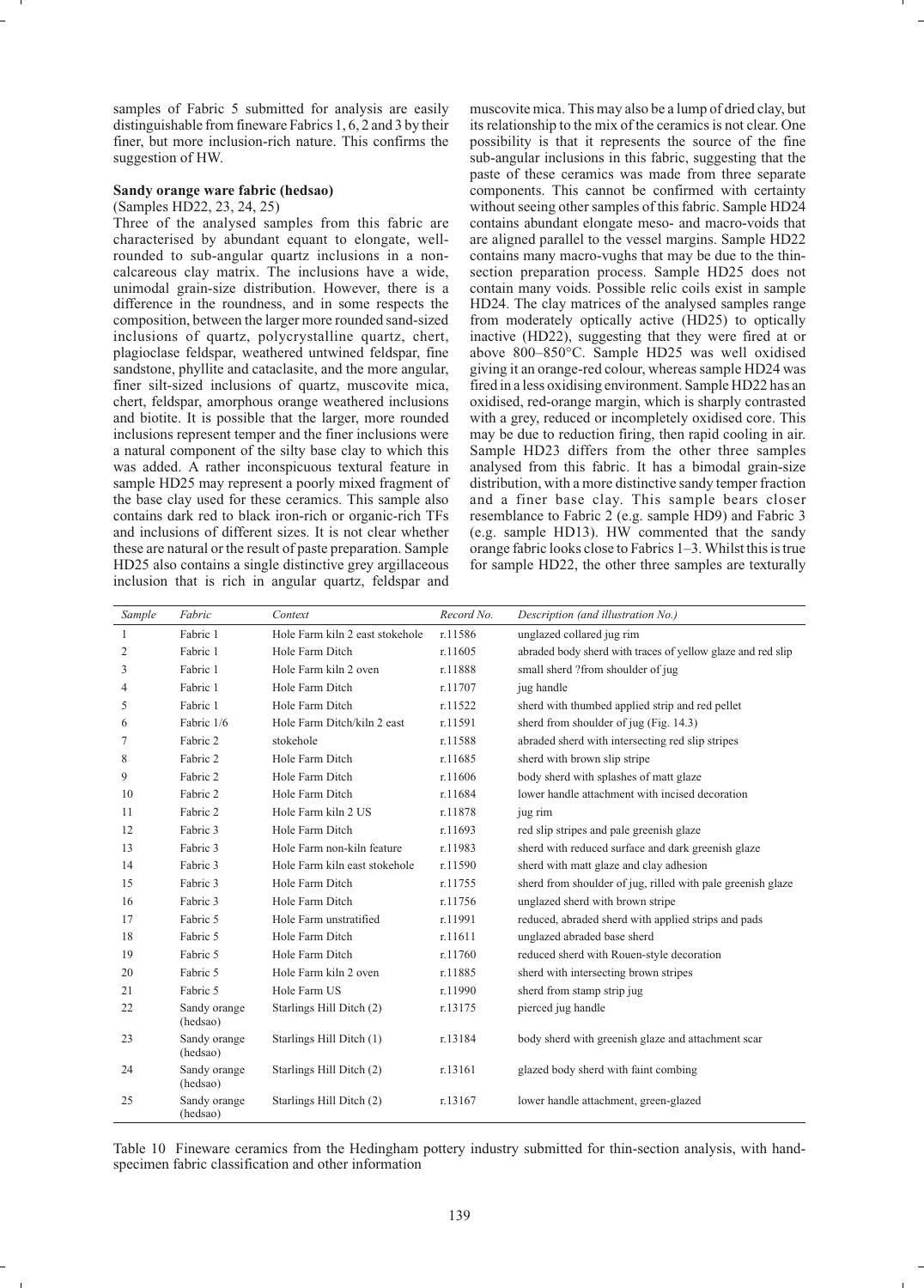











Plate 45 Thin-section photomicrographs of medieval fineware ceramics from the Hedingham pottery industry. A. Fabric 1 Sample HD5, B. Fabric 1/6 Sample 6, C. Fabric 2 Sample 9, D. Fabric 3 Sample 15, E. Fabric 5 Sample 18, F. Sandy orange fabric Sample HD25. All images taken in XP. Image width = 1.25 cm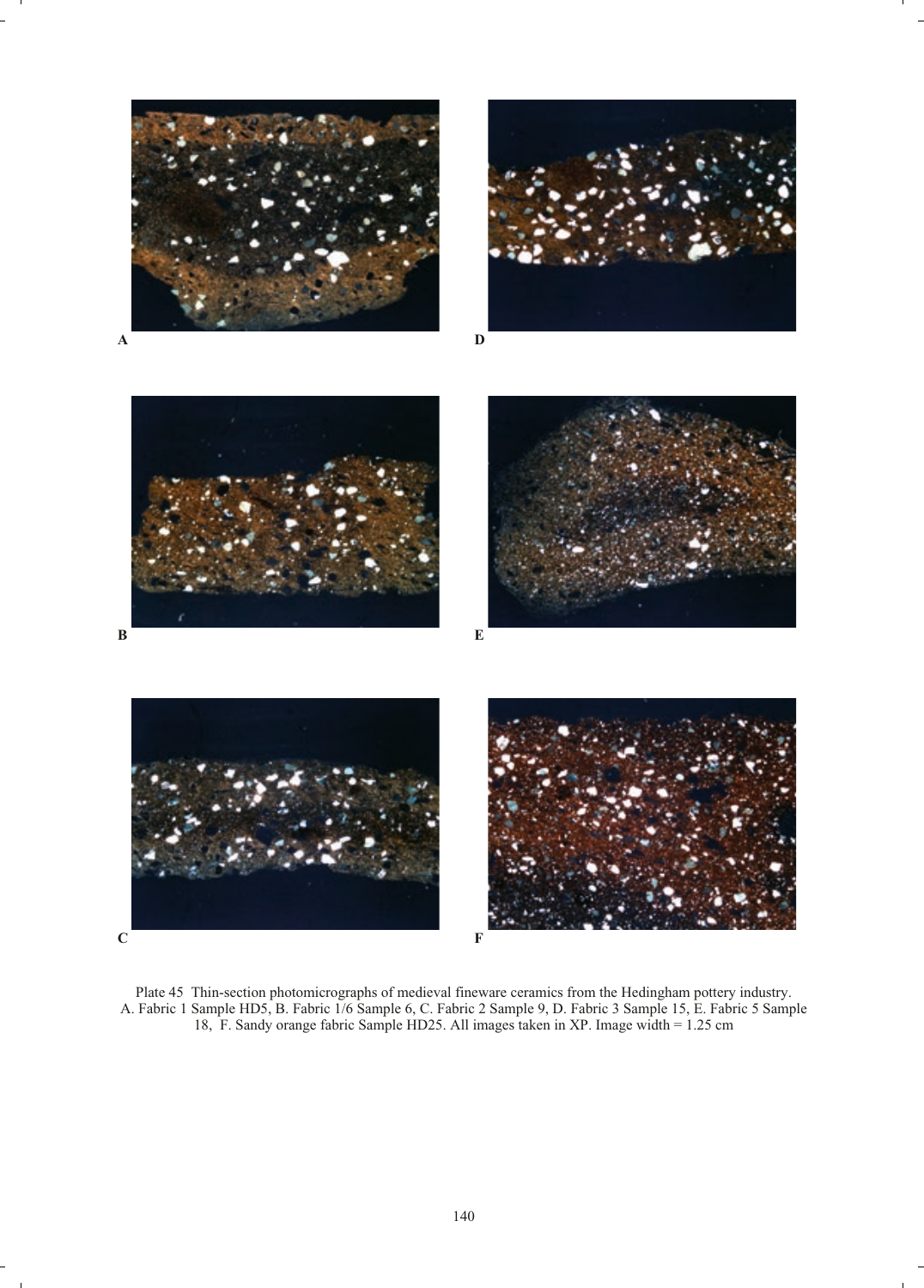distinguishable from these fineware fabrics and appear to have been made using a different base clay.

## **Fabric hedcwem**

(Samples HD26, 27, 28, 29)

The four samples analysed from this fabric are characterised by the presence of equant and elongate, rounded to well-rounded, medium-coarse sand-sized inclusions (max 2.0 mm – HD28) of quartz with undulose extinction, polycrystalline quartz which is sometimes foliated (e.g. HD27, 29), chert (e.g. HD27), metaquartzite (e.g. HD26) and phyllite (e.g. HD27), in a non-calcareous clay matrix with fine sub-angular, elongate and equant muscovite mica, biotite, chert (e.g. HD29), amorphous orange weathered inclusions and ferruginous inclusions. The rounded sand appears to have been added as temper to fine silty clay. Voids are not common in the samples, with the exception of some mega-vughs in HD27 and HD28. Sample HD27 contains argillaceous TFs, which may represent insufficiently mixed areas of the base clay. Sample HD27 and possibly sample HD26 contain relic coils from the pottery manufacturing process. The clay matrices of the samples are optically slightly (HD26, 28, 29) to moderately active (HD27) indicating that they were perhaps fired in the temperature range of 800-850°C. Samples HD26, 27 and 29 were oxidised, whereas sample HD28 was either incompletely oxidised due to a short firing duration or fired in an oxygen-poor atmosphere then rapidly cooled in air. The four samples analysed from coarseware fabric hedcwem bear similarities to the fineware sandy orange fabric (hedsao).

## **Fabric hedcwefi**

#### (Sample HD30)

This sample bears a strong resemblance to coarseware fabric hedcwem and also the glazed sandy orange fabric hedsao. It is particularly similar to the latter (e.g. sample HD25) in terms of its composition and texture. It has a well-packed red-firing, silty, base clay, to which rounded sand temper has been added. The sample contains several large conspicuous dark red to black iron- or organic-rich TFs. HW commented that sample HD30 is relatively fine and micaceous. The thin-section prepared from this sample has medium sand-sized temper inclusions with a maximum size of 0.68 mm. It is finer than several coarseware fabrics such as hedcwem, hcwoxcor, hcwcor and hcwstor. In thin-section sample HD30 does indeed have much fine muscovite mica, though this is also a feature of many other samples and fabrics analysed from the Hedingham pottery industry.

#### **Fabric hcwoxcor**

#### (Sample HD31)

This coarse sample has a fabric characterised by abundant, equant and elongate, rounded to well-rounded, coarse sand-sized inclusions of quartz, polycrystalline quartz, untwined feldspar, siltstone and chert in fine silty clay with sub-angular quartz, muscovite mica and chert. It contains several dark red iron-rich clayey TFs and possible unmixed traces of the silty base clay. Numerous large vughs are probably the result of the thin-section making process. The clay matrix of this sample is moderately optically active, suggesting that it was not highly fired. It was fired in an oxidising atmosphere. This sample bears similarities to coarseware fabric hedcwem

among others. It differs from this fabric in that it contains a greater proportion of coarse sand temper.

#### **Fabric hcwcor**

(Samples 32, 33, 34, 35, 36)

This fabric is characterised by sparse, elongate and equant, rounded to well rounded, coarse sand-sized inclusions of quartz, polycrystalline quartz, chert (e.g. sample HD32) and breccia (sample HD35) in non-calcareous clay containing abundant silt-sized equant and elongate, angular to sub-rounded quartz, muscovite mica, ferruginous inclusions, biotite (HD36), hornblende (HD34) and epidote (HD36). It is clear from the strongly bimodal grain-size distribution of the inclusions and the differences in the roundness of the two modes that the coarse sand was added as temper. This loose sandy material appears to have been well-sorted (e.g. HD34), but also contained some finer sand particles (e.g. sample HD35). The fine, angular silt-sized inclusions were likely to have been present in the base clay that was used to produce these ceramics. Elongate meso- and macro-voids are present in many of the samples analysed (e.g. HD35) and are generally aligned to the vessel margins. Sample HD36 contains mego-elongate voids and mega-vughs. Relic coils are picked out by the orientation of the coarse sand temper in samples HD32, 34, and 36. All analysed samples were reduction-fired and have very dark brown to black clay matrices. Due to its dark colour, it is not possible to determine the optical activity of the clay in the samples. However, there appears to be some slight birefringence, suggesting that the samples were not fired above 800–850°C. HW commented that this fabric is from a different site than the other coarseware samples analysed here and that it is much coarser than the standard Hedingham coarseware. In thin-section the fabric bears strong similarities to many of the previous coarseware fabrics in terms of its composition and technology, including hedcw below. However, the sand temper added to hcwcor is slightly coarser than all other samples, setting it apart

HW asked specifically about the similarity between coarseware fabric hcwcor and medieval pottery analysed by Vince (2006) from Frogs Hall, near Takeley, Essex. Although it has not been possible to access the thinsections from this site for direct comparison, the description of the Frogs Hall ceramics and fired clay artefacts suggests strong similarities with hcwcor and indeed other Hedingham coarseware fabrics. Vince (2006) classified all of the Frogs Hall samples in his fabric 1, which is composed of rounded sand grains of quartz, metamorphic quartz, flint, chert and sandstone in a silty clay with abundant angular quartz and moderate muscovite. As in the Hedingham pottery analysed here, he appears to interpret the rounded sand inclusions in the Frogs Hall material as temper added to a base clay.

#### **Fabric hedcw**

## (Samples 37, 38, 39, 40, 41, 42)

This fabric is compositionally and texturally very similar to the samples analysed from coarseware fabrics hedcwem and hedcwefi. The six samples analysed are related, though samples HD37 and HD38 are slightly coarser than the other four and sample HD41 is finer and contains less temper. Notable compositional features include the common chert in the fine fraction (e.g. sample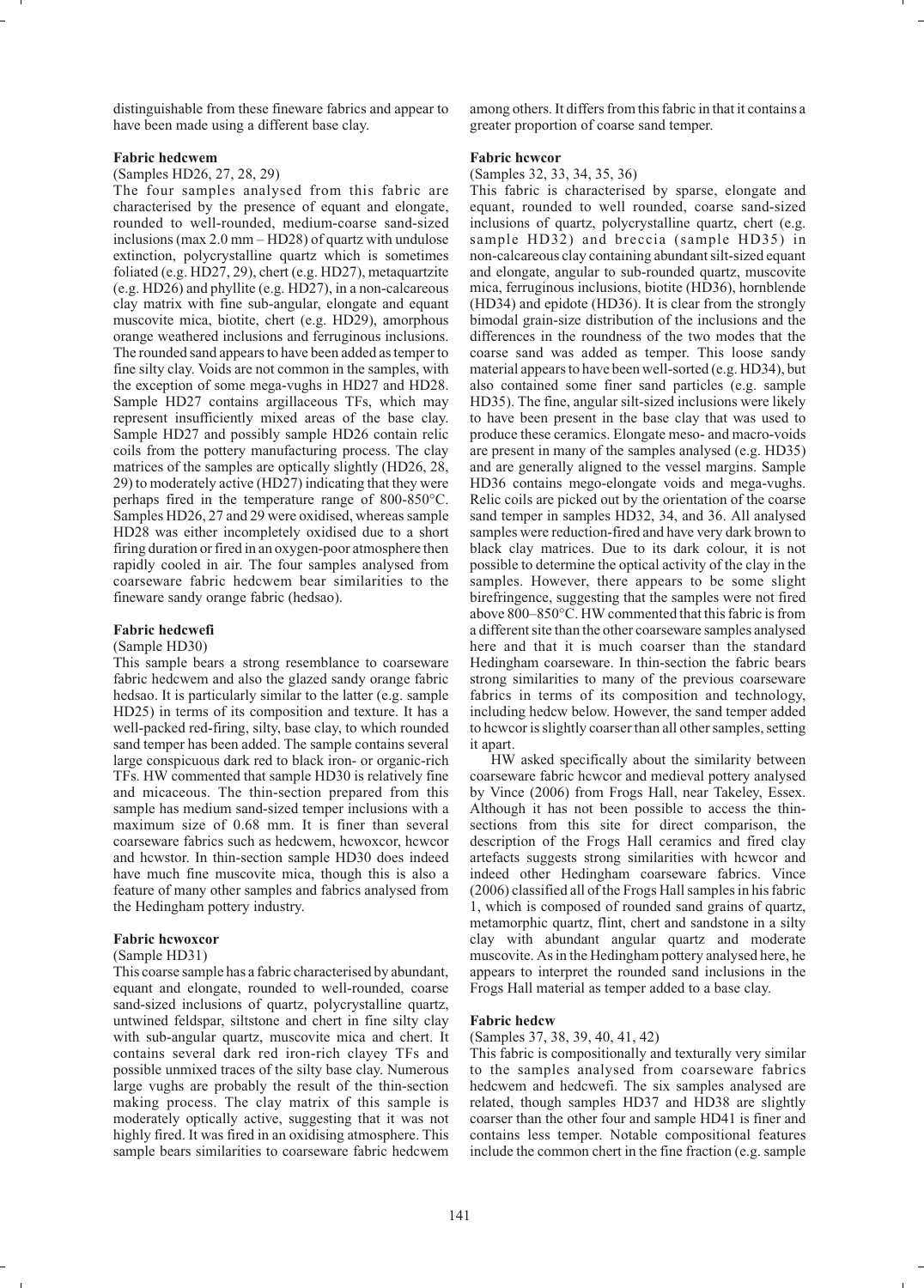HD38), the high proportion of ferruginous inclusions in sample HD42 and the high proportion of foliated polycrystalline quartz in sample HD37. Sample HD38 contains a TF that may represent an unmixed lump of the base clay used to manufacture these ceramics. The slight optical activity of the matrices in samples HD37 and HD38 indicate that the samples were moderately fired in the region of 800–850°C. The firing atmosphere of the samples varies from oxidising (sample HD41) to reduced (samples HD39, 40, 42). Sample HD37 has a reduced core and margin, between which the clay was oxidised. This complex layered structure may suggest that the sample was reduced, cooled rapidly in air, then reduced again, or that the sample was incompletely oxidised, then reduced for a short duration. HW asked whether there is any difference between the reduction fired and oxidised hedcw samples. In thin-section these look compositionally and texturally the same.

## **Fabric hcwfi**

# (Samples 43, 44, 45, 46, 47)

The samples analysed from this fabric are characterised by the presence of equant and elongate, rounded to subrounded, fine- to medium-sand sized inclusions of quartz, polycrystalline quartz, in some cases with foliation (e.g. sample HD46), chert (e.g. samples HD43, 47), siltstone (sample HD43) and untwined feldspar (sample HD45), in a non-calcareous clay matrix with abundant, well-packed, equant and elongate, sub-angular to sub-rounded siltsized inclusions of quartz, polycrystalline quartz, muscovite mica, biotite (e.g. sample HD47), plagioclase

(e.g. sample HD43), chert (e.g. sample HD47), microcline (sample HD45), amorphous orange weathered inclusions and ferruginous inclusions. The sand inclusions, which may represent temper, have a wide grain size distribution in sample HD45, 46 and 47 and thus may have been added as a loose, poorly-sorted sand deposit. Sample HD44 has less sand temper, which was better sorted, leading to a more bimodal grain-size distribution. Sample HD43 stands out in that it is finer than the other four and appears to have had some very fine sand added. Inconspicuous clayey TFs in samples HD44, 45 and 47 may be remnants of the paste preparation process and represent the nature of the base clay. Dark, iron-rich TFs occur frequently in samples HD46 and 47. Samples HD45 and 47 may contain small pieces of crushed pottery or 'grog', though their identification is not positive. Meso-elongate voids permeate all samples, except HD44. These can be aligned with the margins of the samples. The clay matrices of the samples are moderately optically active (sample HD45), slightly active (samples HD43, 48) and optically inactive (samples HD46, 47), suggesting a range in the degree of firing. Sample HD46 contains much less fine muscovite mica than the other samples, which might suggest that it was high-fired, leading to the decomposition of these small inclusions. Firing took place in an oxidised (sample 45), weakly oxidised (samples HD43, 44), neutral (sample HD47), reduced (sample HD46) atmosphere. HW commented that hcwfi is a fine version of the standard coarseware, with much less sand. In thin-section the samples are generally finer than hedcw and are compositionally and texturally similar to hedcwefi and

| Sample | Fabric   | Context                         | Record No. | Description (and illustration No.)                                                                             |
|--------|----------|---------------------------------|------------|----------------------------------------------------------------------------------------------------------------|
| 26     | hedcwem  | Hole Farm kiln 4/5              | r.11054    | early medieval fabric, lower handle attachment of jug                                                          |
| 27     | hedcwem  | Hole Farm kiln 2 east stokehole | r.12161    | early medieval fabric, profile of dish                                                                         |
| 28     | hedcwem  | Hole Farm Ditch                 | r.11076    | early medieval fabric, spike lamp (Fig. 16.48)                                                                 |
| 29     | hedcwem  | Hole Farm kiln 3                | r.12704    | early medieval fabric, beaded cooking-pot rim                                                                  |
| 30     | hedcwefi | Hole Farm Ditch                 | r.10987    | fine version of early medieval fabric, body sherd (from<br>$\cosh($ ing-pot $)$ (Fig. 16.49)                   |
| 31     | hcwoxcor | Hole Farm kiln 1 east stokehole | r.11082    | transitional fabric (between early medieval and medieval<br>coarseware tradition), pipkin handle (Fig. 33.200) |
| 32     | hcwcor   | Holy Trinity, Halstead          | r.13229    | jug handle                                                                                                     |
| 33     | hcwcor   | Holy Trinity, Halstead          | r.13227    | body sherd from E1 cooking-pot rim                                                                             |
| 34     | hewcor   | Holy Trinity, Halstead          | r.13233    | base sherd                                                                                                     |
| 35     | hcwcor   | Holy Trinity, Halstead          | r.13223    | sherd from B4 cooking-pot rim, wavy line decoration.                                                           |
| 36     | hcwcor   | Holy Trinity, Halstead 4        | r.13224    | sherd from B4 cooking-pot rim                                                                                  |
| 37     | hedcw    | Hole Farm surface find          | r.11027    | cooking-pot rim, combed decoration, grey                                                                       |
| 38     | hedcw    | Hole Farm kiln 1                | r.11022    | cooking-pot rim, some oxidation (Fig. 22.104)                                                                  |
| 39     | hedcw    | Hole Farm kiln 3                | r.11275    | cooking-pot rim with rilled sides, grey                                                                        |
| 40     | hedcw    | Hole Farm kiln 3                | r.11285    | jug handle fragment, grey                                                                                      |
| 41     | hedcw    | Hole Farm kiln 4/5              | r.11069    | sherd from body of jug, buff coloured (Fig. 31.165)                                                            |
| 42     | hedcw    | Hole Farm kiln 4/5              | r.11087    | cooking-pot rim with thumbed applied strip, buff                                                               |
| 43     | hcwfi    | Hole Farm kiln 2 oven           | r.10963    | 2 body sherds from socketed dish, buff coloured (Fig. 16.50)                                                   |
| 44     | hcwfi    | Hole Farm kiln 2 oven           | r.12568    | profile of bowl, buff coloured                                                                                 |
| 45     | hcwfi    | Hole Farm kiln 2 oven           | r.10993    | rim sherd from semi-complete cooking-pot, orange-buff                                                          |
| 46     | hcwfi    | Hole Farm kiln 2 oven           | r.12499    | cooking-pot rim, grey, warped                                                                                  |
| 47     | hcwfi    | Hole Farm kiln 4/5              | r.11007    | cooking-pot rim with faint dimpling, pale grey (Fig. 21.98)                                                    |
| 48     | hcwstor  | Hole Farm kiln 1 east stokehole | r.11445    | small sherd, oxidised core                                                                                     |
| 49     | hcwstor  | Hole Farm kiln 1 west stokehole | r.11390    | grey sherd                                                                                                     |
| 50     | hcwstor  | Hole Farm kiln 1 oven           | r.11032    | large fragment                                                                                                 |

Table 11 Coarseware ceramics from the Hedingham pottery industry submitted for thin-section analysis, with handspecimen fabric classification and other information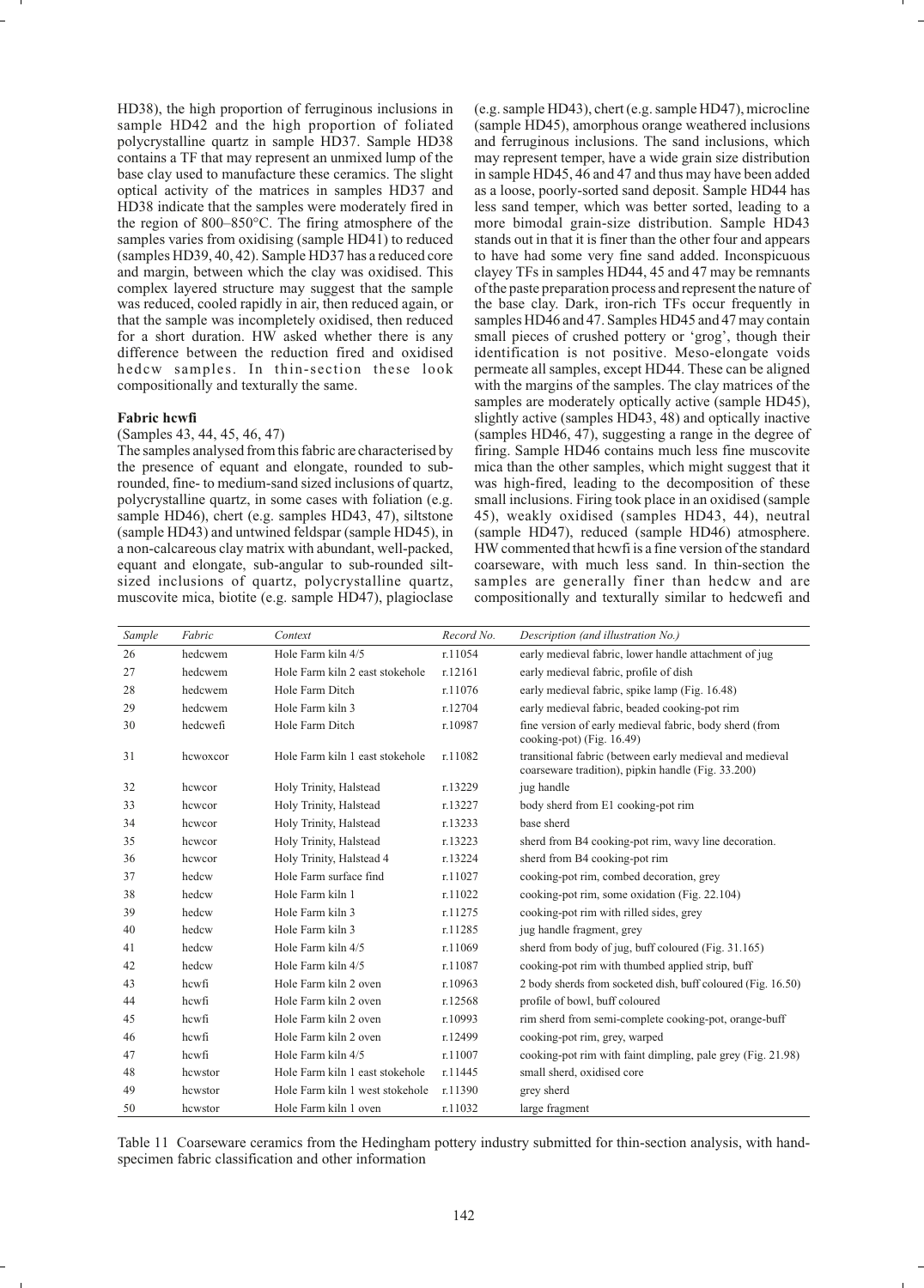









Plate 46 Thin-section photomicrographs of medieval coarseware ceramics from the Hedingham pottery industry. A. Fabric hedcwem Sample HD29, B. Fabric hedcwefi Sample 30, C. Fabric hcwoxcor Sample 31, D. Fabric hcwcor Sample 35, E. Fabric hedcw Sample 38, F. Fabric hcwfi Sample HD45. All images taken in XP. Image width  $= 1.25$ cm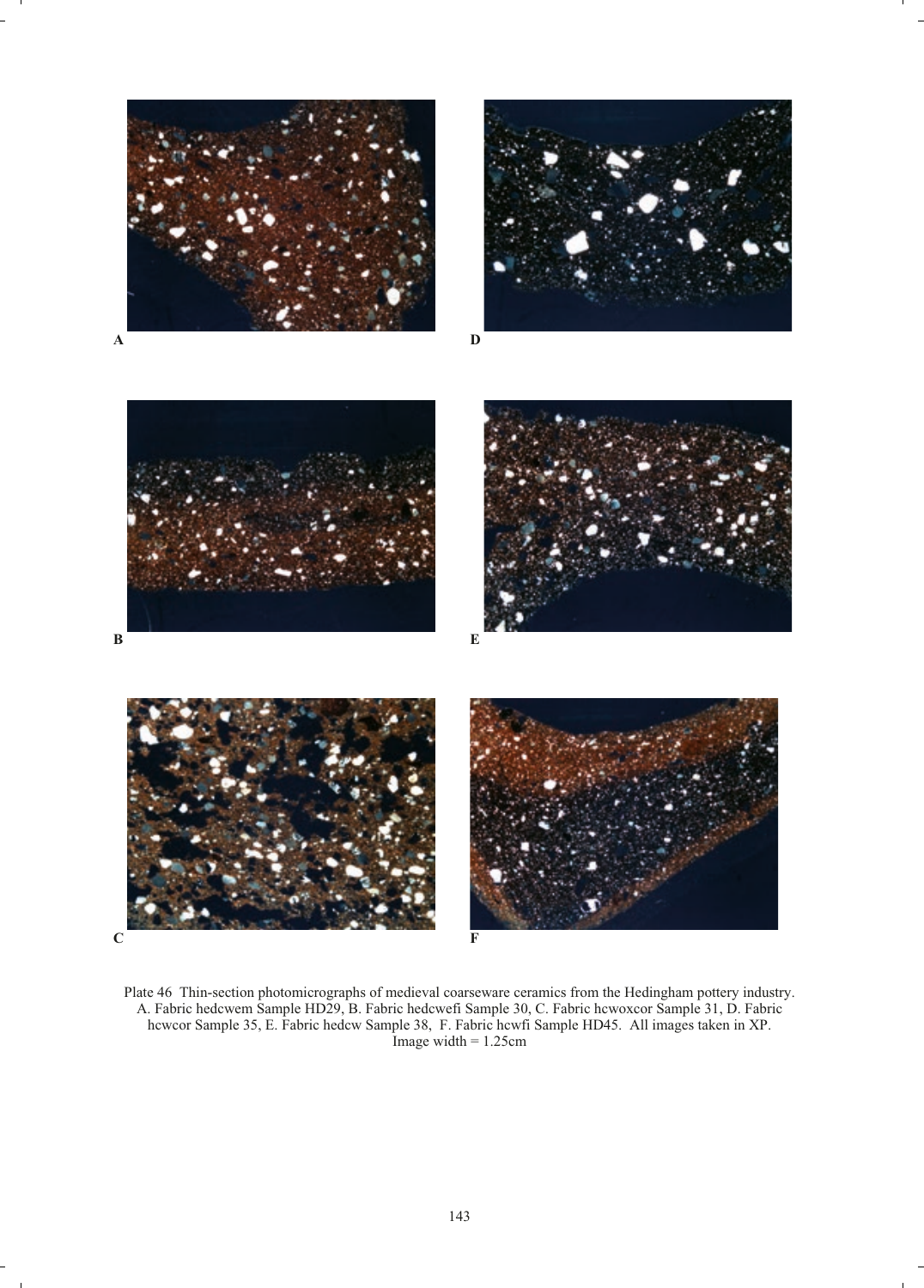hedcwem, but with less temper. Sample HD43, bears similarities to some fineware samples of Fabric 5, however, this fabric group does not contain the small rounded amorphous orange weathered inclusions that occur in HD43. There is some textural and technological variation within the five hcwfi samples analysed here, which might not support the idea of HW that they may be from the same batch. It is not possible to comment on whether the fineness of the hcwfi samples was responsible for them warping, though in thin-section none of them appeared to be over-fired.

## **Fabric hcwstor**

#### (Samples HD 48, 49, 50)

The three samples analysed of this homogeneous fabric bear strong similarities to numerous coarseware samples, including hedcw, and therefore do not seem to be a separate fabric as suggested by HW. The three samples are indeed homogeneous as commented by HW, being characterised by the presence of rounded medium-sized sand temper of quartz, polycrystalline quartz and chert in a non-calcareous matrix containing angular quartz, muscovite mica, chert, biotite, amorphous orange weathered inclusions and ferruginous inclusions. All three samples are optically inactive and were therefore fired above 800–850°C. Sample HD49 was fired in a reducing atmosphere and samples HD49 and HD50 were fired in a neutral to slightly oxidising atmosphere.

# **Interpretation**

# **Correspondence between hand-specimen fabrics and composition of Hedingham pottery**

In general there is reasonable correspondence between the hand-specimen fabrics and the nature of the samples in thin-section. However, some very close similarities exist between certain fabrics, suggesting that they represent the same recipe. In addition, some hand-specimen fabrics contain internal variation that contradicts their classification.

Fineware Fabrics 1, 6, 2 and 3 are very similar to one another. This was recognised by HW, who commented that Fabric 6 is not much different from Fabric 1 and that Fabric 1 might be an oxidised version of Fabric 2. Some, but not all of the samples analysed from Fabric 3 are finer versions of Fabric 2 (and thus Fabrics 1 and 6). However, three samples are not and would be happy in these previous fabrics. One sample of Fabric 2 has a finer grain-size than the others and is therefore related to the fine Fabric 3 samples.

Fineware Fabric 5 is not related to Fabrics 1, 6, 2 and 3. It appears to be made with different clay and contains far less temper. It is closer to some of the Hedingham Coarseware fabrics, e.g. hcwfi. The samples analysed of Fabric 5 can be split into two groups in terms of the abundance of temper, but are generally related to one another. The sandy orange fabric hedsao also contains some internal variation. One sample appears to be related to Fabrics 2 and 3, whereas the majority of the samples were made with different clay to the more common fineware composition represented by Fabrics 1, 6, 2 and 3. HW notes that the sandy orange fabric samples come from different sites to other finewares analysed.

Coarseware fabric hedcwem bears similarities in composition and texture to the fineware sandy orange

fabric, as does hedcwefi. Fabric hcwoxcor is related to coarseware fabric hedcwem among others, but differs in that it contains a greater proportion of coarse sand temper. HW commented that hcwcor is from a different site than the other coarsewares sample analysed here and that it is much coarser than the standard Hedingham Coarseware. In thin-section the fabric bears strong similarities to many of the other coarseware fabrics including hedcw. However, the sand temper added to hcwcor is slightly coarser than all other samples, setting it apart as a homogeneous group.

Fabric hedcw is compositionally and texturally very similar to the samples analysed from hedcwem and hedcwefi. The six samples are related but contain some differences in the grain-size and abundance of temper. HW commented that hcwfi is a fine version of the standard coarseware fabric (hedcw) with much less sand. In thin-section the samples are generally finer than hedcw and are compositionally and texturally similar to hedcwefi and hedcwem, but with less temper. One sample of this fabric stands out in that it is finer than the other four and bears strong similarities to some fineware samples of Fabric 5.

The three samples analysed of coarseware fabric hcwstor are homogeneous but bear strong similarities to numerous coarseware samples, including hedcw, and therefore do not seem to be a separate fabric as suggested by HW. In general, many of the coarseware fabrics are related to one another, with only differences in the grain-size and abundance of sand temper between and within the hand-specimen fabric groups.

# **Raw materials used in Hedingham pottery industry**

Based upon the thin-section analysis in this report, it can be concluded that several types of raw materials appear to have been used in the Hedingham pottery industry. These include loose rounded sand and at least two types of clay. Rounded to sub-rounded and well-rounded, equant and slightly elongate, generally well-sorted, fine to coarse-sand temper was used in the production of nearly all the ceramic samples analysed. This sand is composed of grains of monocrystalline quartz with undulose extinction, which can be cloudy, polycrystalline quartz, that often exhibits a foliated alignment and is likely to be of metamorphic origin, chert and more rarely phyllite, siltstone, cataclasite, breccia, feldspar and hornblende. Despite variation in the grain-size and sorting of the rounded sand the composition of this material is very similar between the fabrics and samples analysed, suggesting a single source. The source of this sand may be the Kesgrave Sands and Gravels, a Quaternary (pre-Anglian) fluvial formation that occurs extensively in Essex (Sumbler *et al*. 1996) and outcrops along the sides of the Colne valley near Castle Hedingham, Sible Hedingham and Halstead, and its nearby tributary. According to British Geological Survey (BGS) 1:50000 Sheet 223, 'this consists of yellow to orange-brown sands and sandy gravels with less than 10% of clay and silt'. The clasts are reported to be 'predominantly rounded and consist mainly of flint, along with about 30% white quartz and brown, purple and bleached quartzites' in addition 'other erratics account for a further 1-4% and these include durable sedimentary rocks such as chert and sandstone, igneous rocks and metamorphic rocks'. The general description of this deposit resembles the sand that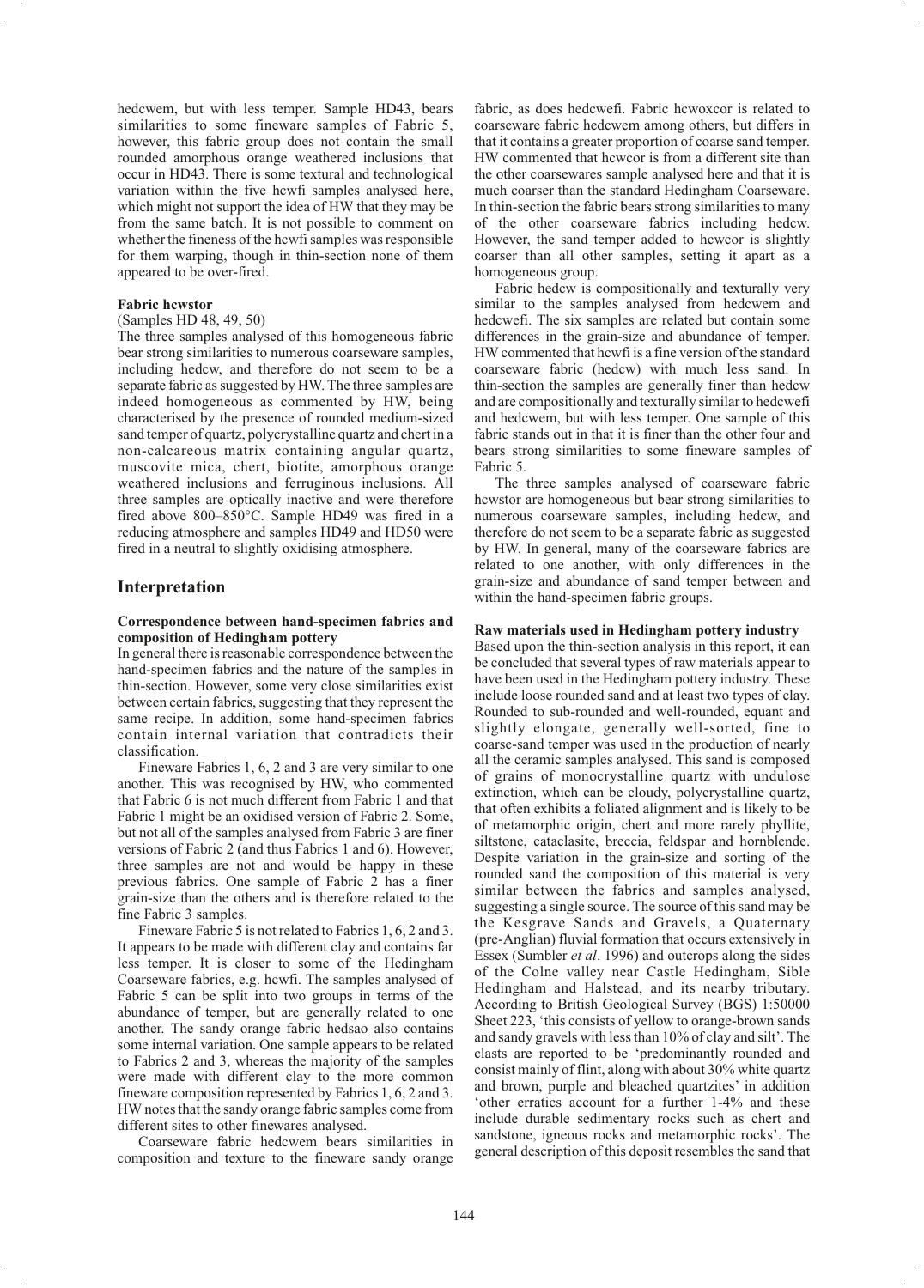has been added as temper to the Hedingham ceramics, with the exception that flint or chert is much less common and quartz dominates. Variation is noted in this deposit across the region covered by BGS Sheet 22. For example 'cross-bedded yellow-brown sands with thin green clayey silt beds and muscovite flakes dominate the north-west' where Hedingham is situated. The map notes state that the deposit is 'worked extensively for aggregate and building sand'. Certainly it would have represented an abundant locally available source of sand for temper in the wider Hedingham area and is highly likely to be the source of the material observed in thin-section. The grain-size variation in the rounded sand temper added to Hedingham ceramics may represent natural variation in this deposit and possible grading carried out by the potters by sieving or another means. Other available sand deposits in the study area include more recent river terraces and modern alluvium along the Colne.

The rounded sand temper appears to have been added to at least two separate types of base clay that may have come from different clay deposits. The base clay of Fabrics 1, 6, 2 and 3 is light firing and homogeneous, with fine, sub-angular, silt-sized quartz, muscovite mica and ferruginous inclusions. The base clay that was used for the coarseware samples and probably fineware Fabric 5 and the sandy orange fabric, on the other hand is darker, red-firing and contains more inclusions. It too has sub-angular silty clasts of quartz and muscovite mica, but also contains chert or flint and amorphous orange weathered particles. These two base clays may have come from different sources.

The London Clay Formation, which outcrops extensively along the Colne valley near Hedingham is described as being a 'chocolate-brown, silty clay [that is] micaceous in parts' (BGS Sheet 223). As such, it is perhaps a good candidate for the source of one or both of the clay deposits used for the Hedingham ceramics. This Eocene occurs extensively across south-east England and was used in the past for ceramic and brick manufacture. In his analysis of medieval pottery and fired clay artefacts from Frogs Hall, Takeley, Vince (2006) suspected the Tertiary Claygate Beds of the London Clay formation to have been exploited. The Claygate Beds or Claygate Member form the youngest part of the London Clay Formation, which has been removed by erosion in North Essex. Whether the basal part of the formation, which remains in this area, was suitable for pottery manufacture is not known. Its description as silty, micaceous clay certainly fits the description of the material used for some of the Hedingham pottery. This could be confirmed by field sampling and analysis of the London Clay outcropping in the Colne valley.

Extensive deposits of boulder clay cover the Tertiary and older rocks in North Essex. This consists of 'generally pale brown to buff sandy clay with chalk fragments'(BGS Sheet 223). The presence of chalk fragments is not fitting with the composition of the clay used to produce the Hedingham ceramics. However, the base of this unit, which may be exposed in river valleys, is represented by 'olive-brown, sandy clay with well-rounded flint and quartz pebbles and but a reduced amount of chalk'. Whether finer, silty clay of the same composition also occurs and in sufficient quantity to be mined for ceramic manufacture is not known. Nevertheless, the presence of fine chert or flint in the base clay that was used for the

coarseware ceramics at Hedingham suggests a source in the Quaternary deposits of this area rather than the Tertiary London Clay.

Clearly, extensive local deposits of clay and sand occur along the Colne valley near Castle Hedingham, Sible Hedingham and Halstead. Although analysis of field samples is needed to confidently link these beds to the products of the Hedingham pottery industry, the consideration of the geological literature above suggests that these local deposits may have been utilised for ceramic manufacture in medieval times.

## **Technology of Hedingham pottery industry**

It is possible to interpret several aspects of the ceramic technology of the Hedingham pottery industry from analysis of the samples in thin-section, from paste preparation to firing. The existence in some fabrics (e.g. Fabrics 1, 2, hcwfi) of inconspicuous clay-rich inclusions that have a similar appearance to the surrounding clay matrix appear to indicate that dry, powdered clay was used as a base material for the production of at least some of the Hedingham pottery. These inclusions are interpreted as small particles of crushed clay that were not sufficiently hydrated during the addition of water and soaking of the clay. The absence of these particles in some fabrics and certain samples within fabrics could be due to more thorough hydration, the use of more finely ground dry clay, the use of a wet natural clay, or simply because no such particles were sectioned during sample preparation. It is not possible to choose between these possibilities.

The clay paste of nearly all of the samples analysed from all Hedingham fabrics were made by the addition of rounded sand temper to a finer base clay. The presence of temper can be identified by the grain-size distribution of the ceramics, with the temper forming a separate, larger mode than the fine inclusions that were present naturally in the base clay, as well as differences in the roundness and composition of the natural and added inclusions. The identification of temper is easier in some cases than others. For example, it is not possible to be sure that sand was added to the paste used to produce all of the Fabric 5 samples analysed. However, by comparison with other fabrics, it is clear that sand tempering was a very common practice in the Hedingham pottery industry, being carried out at all of the sites analysed here and being used for the production of both fine and coarsewares.

Two samples of coarseware fabric hcwfi may contain possible fragments of crushed pottery or 'grog'. The identification of grog can sometimes be difficult, especially when it is not common or when other types of argillaceous inclusions occur in the same thin-section. Should the small inclusions in the two samples be fragments of pottery, their infrequent occurrence and the absence of similar inclusions in other related fabrics is likely to imply that they were incorporated accidentally rather than being an intentional addition.

Evidence for the forming techniques used to shape the Hedingham ceramics is present in several of the analysed samples in thin-section. Despite the generally equant, rounded nature of the sand temper added to the ceramics, the orientation of inclusions in many samples appears to pick out relic coils left from the forming process. These are present in samples from both fineware fabrics (Fabrics 1, 2, 3, sandy orange fabric hedsao) and coarseware fabrics (hedcwem and hcwcor). Many Hedingham pottery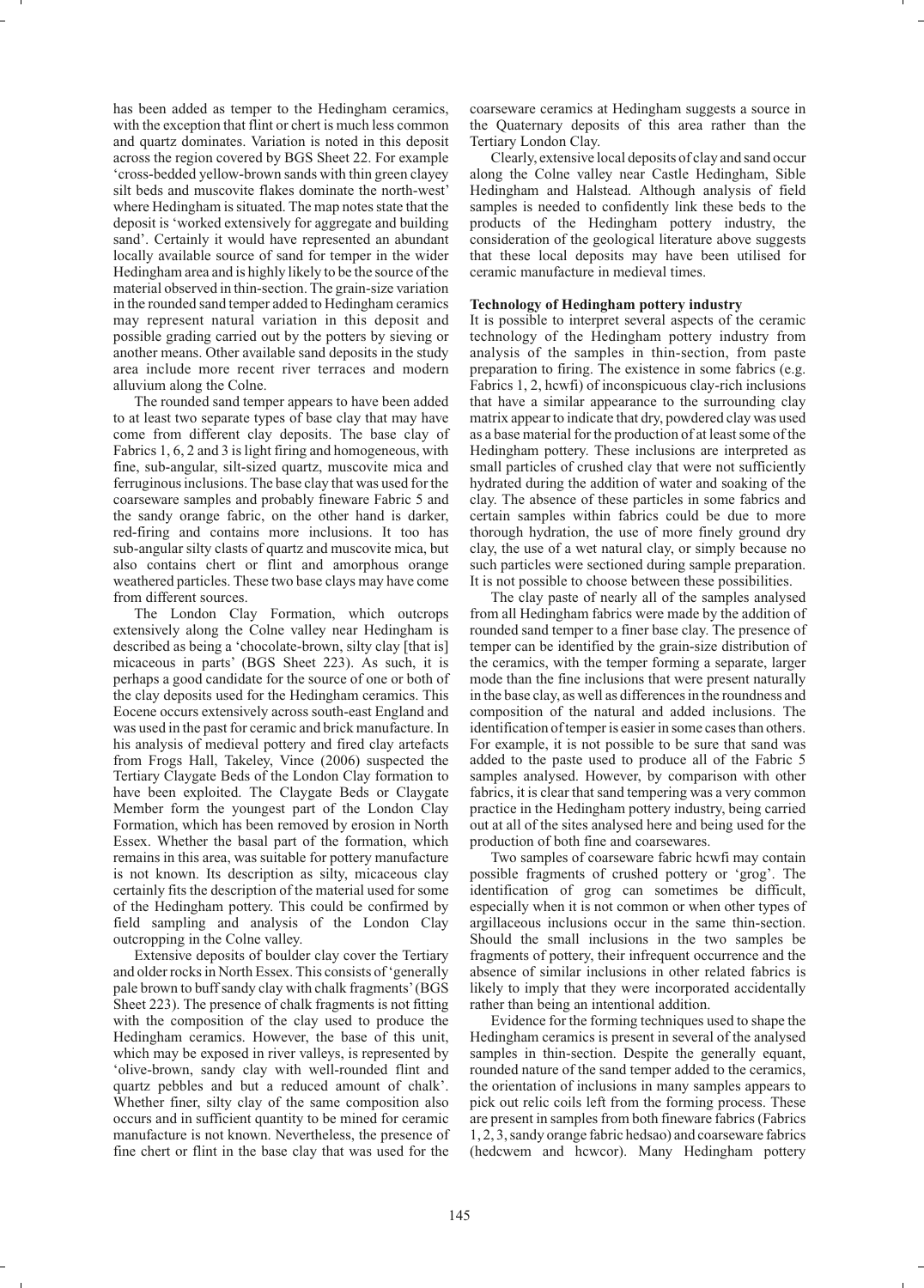











Plate 47 Thin-section photomicrographs of medieval ceramics from the Hedingham pottery industry. A. Coarseware fabric hcwstor. B. Rounded sand temper, C. Rounded sand temper, parallel elongate voids and high optical activity, D. Clay rich textural feature which may be unmixed base clay, E. Foliated, metamorphic polycrystalline quartz, F. Small rounded orange amorphous weathered inclusion. All images taken in XP, except F–PPL. Image width  $A = 1.25$  cm,  $B-D = 3.8$  mm,  $E = 2.4$  mm,  $F = 1.0$  mm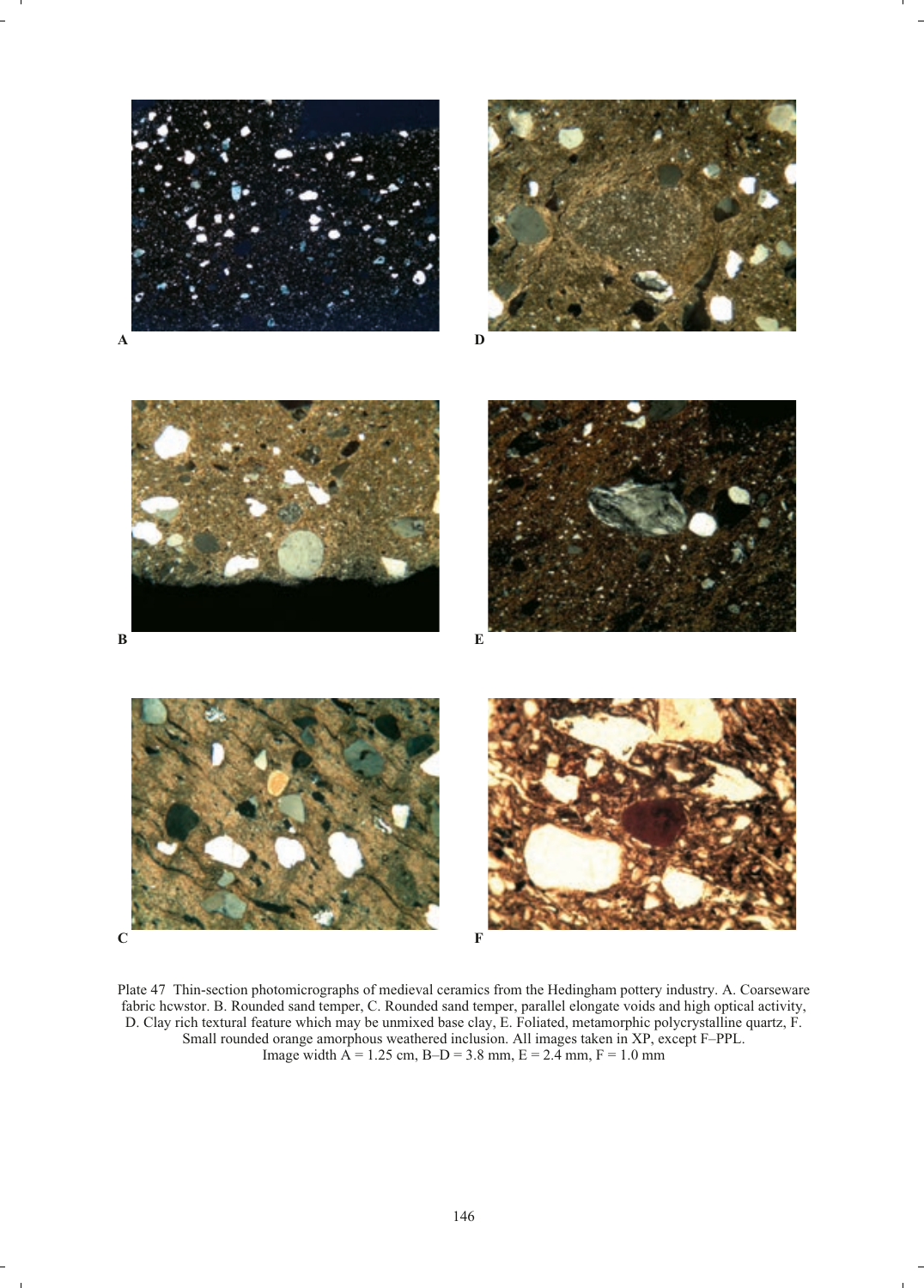

Plate 48 Thin-section photomicrographs of medieval ceramics from the Hedingham pottery industry. A. Fine grey chert/flint inclusions, B. Fine elongate muscovite mica inclusions, C. Oxidised margin and reduced core, D. Elongate voids parallel to vessel margin. All images taken in PPL, except B–XP. Image width  $A = 1.0$  mm,  $B = 2.4$  mm,  $C-D = 3.8$  mm

samples contain small elongate voids in thin-section, which may result from the drying of the paste after forming. Where present, these are usually aligned to the margins of the samples. Strong alignment of voids and inclusions parallel to the vessel margins in ceramics is often taken as evidence for forming on a potter's wheel, where strong forces cause the fabric constituents to align. However, in some Hedingham pottery samples, both strongly aligned elongate voids and relic coils appear. This may suggest that the vessels were coil built and finished on a wheel or turntable.

Aspects of the firing process of the Hedingham pottery samples can be interpreted in thin-section. A rough estimate of the degree of firing can be based on the optical activity of the clay matrix in crossed polars (XP). Variation in this property exists between and with the fabrics analysed from optically highly active samples (e.g. Fabrics 1, 6, 2, 3), through moderately optically active and slightly active samples (e.g. Fabrics 5, hedcwem, hcwoxcor, hedcw) to samples with optically inactive matrices (e.g. hcwstor). It has been suggested that above a temperature of 800–850°C the clay minerals start to break down, giving the matrix an optically inactive, isotropic

appearance in thin-section. In this case, some Hedingham pottery samples were fired above this temperature (e.g. hcwstor), some were fired below (e.g. Fabric 1) and others may have been fired around this critical temperature (e.g. Fabric 5). However, firing is a complex process in which other factors in addition to temperature contribute to the degree of firing of ceramics. Furthermore, the clay mineral composition of the matrix also appears to affect its optical activity and the atmosphere of firing may affect the visibility of this property, which is not so apparent in reduced ceramics. In this respect the high optical activity of fineware Fabrics 1, 6, 2 and 3 may be related to the type of clay used for these compositionally related samples as well as their oxidised firing.

The firing atmosphere of the Hedingham pottery samples can be interpreted in thin-section as a result of the relationship between the colour of the clay matrix and the redox conditions during firing. This property can also be interpreted in hand-specimen so need not be discussed in detail here. The samples were fired in a range of conditions from oxidised, through neutral to fully reducing conditions. Several samples exhibit a layered structure with a dark core and a light margin. This pattern